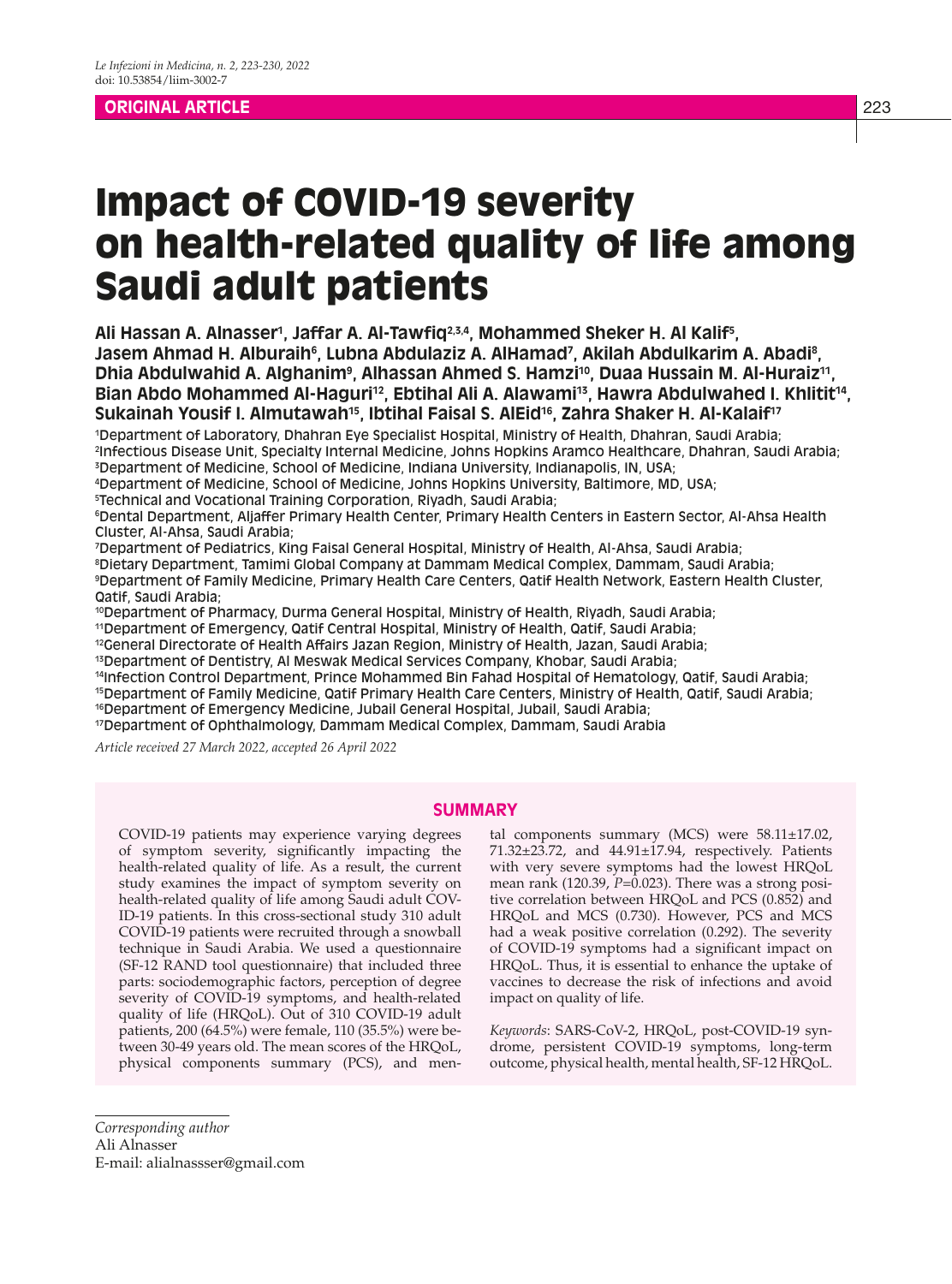## **N** INTRODUCTION

COVID-19 patients had been previously report-ed to have long-term psychological, cognitive, and impaired physical functions, and this condition is sometimes referred to as post-intensive care syndrome (PICS) [1]. The syndrome is defined as the development of or worsening of any physical, cognitive, or mental impairments following COV-ID-19 infection or need for intensive care similar to other acute illnesses [2]. Moreover, PICS may also include pulmonary dysfunction, neuropsychiatric disorders, and long-term cardiac effects [3]. Symptoms of COVID-19 may also exacerbate physical function and quality of life [4, 5]. According to the World Health Organization (WHO), quality of life can be defined as "an individuals' perception of their position in life in the context of the culture and value systems in which they live and concerning their goals, expectations, standards, and concerns" [6]. Health-related quality of life (HRQoL) reflects a person's perceived well-being in physical and mental activities [7]. Several studies from various countries found that COVID-19 appears to have a negative impact on the physical, psychological, social-economic, and overall health-related quality of life (HRQoL) [8-15].

Furthermore, studies showed that COVID-19 patients declined 51-62% in HRQoL after 3-6 months [16-19]. In addition, it is crucial to quantify the effect of COVID-19 on the quality of life. Unfortunately, no studies have been conducted in Saudi Arabia addressing HRQoL among COVID-19 patients to the best of our knowledge. During the COVID-19 pandemic, two studies were undertaken that assessed the effect of the COVID-19 pandemic on HRQoL among the Saudi population [20, 21]. Therefore, we evaluate the severity of symptoms on health-related quality of life among Saudi adult COVID-19 patients.

## **NO PATIENTS AND METHODS**

#### *Study design*

A cross-sectional snowball online study of COV-ID-19 adult Saudi patients was conducted. Completion and submission of the online survey implying consent to participate in this study was declared to respondents at the commencement of the study. Data collection took place between 9 September and 28 September 2021. COVID-19 patients were

invited to complete an online questionnaire administered via Google Forms. Potential participants were recruited via WhatsApp and were asked each to forward it to their family and friends.

#### *Survey questionnaire*

The survey sought participants' demographic characteristics (gender, age, marital status, education level, employment status, monthly income). The  $2<sup>nd</sup>$  section was related to the severity of the general COVID-19 symptoms (minor, moderate, severe, very severe). The last section was related to Health-Related Quality of Life (HRQoL), with 12 questions (six items about physical components summary (PCS) and six items about mental components summary (MCS).

The pilot pre-test questionnaire was administered on September 7 and 8, 2021. At this stage, 23 people agreed to take the questionnaire to test its validity and reliability and ensure that it is easy to understand. Unfortunately, Cronbach's coefficient, used to test the questionnaire's internal consistency, was more significant than (0.7). Therefore, the pilot study responses were not included in the final results.

#### *Health-Related Quality of Life*

Health-related quality of life was assessed using the RAND-12 item Short Form Health Survey (SF12) scale. We used the translated version to the Arabic language from a Saudi study that used the HRQoL RAND-12 tool [22]. These include physical function (PF), physical role (RP), physical pain (BP), general health (GH), vitality (VT), social function (SF), role emotion (RE), and mental health (MH). The rating score for each concept ranges from (0 to 100), and the higher the score, the higher the quality. In addition, SF12 eight health concepts can be divided into two categories: physical component summaries (PCS) and mental component summaries (MCS), and inadequate HRQoL is defined as an overall HRQoL, PCS, or MCS score of less than 50.

#### *Statistical analysis*

The descriptive results of the study were presented using numerical statistics (with percentages) for all sociodemographic individuals. A Kruskal Wallis nonparametric test was applied to compare the difference in utility observed in two or more groups statistically. In addition, Spearman corre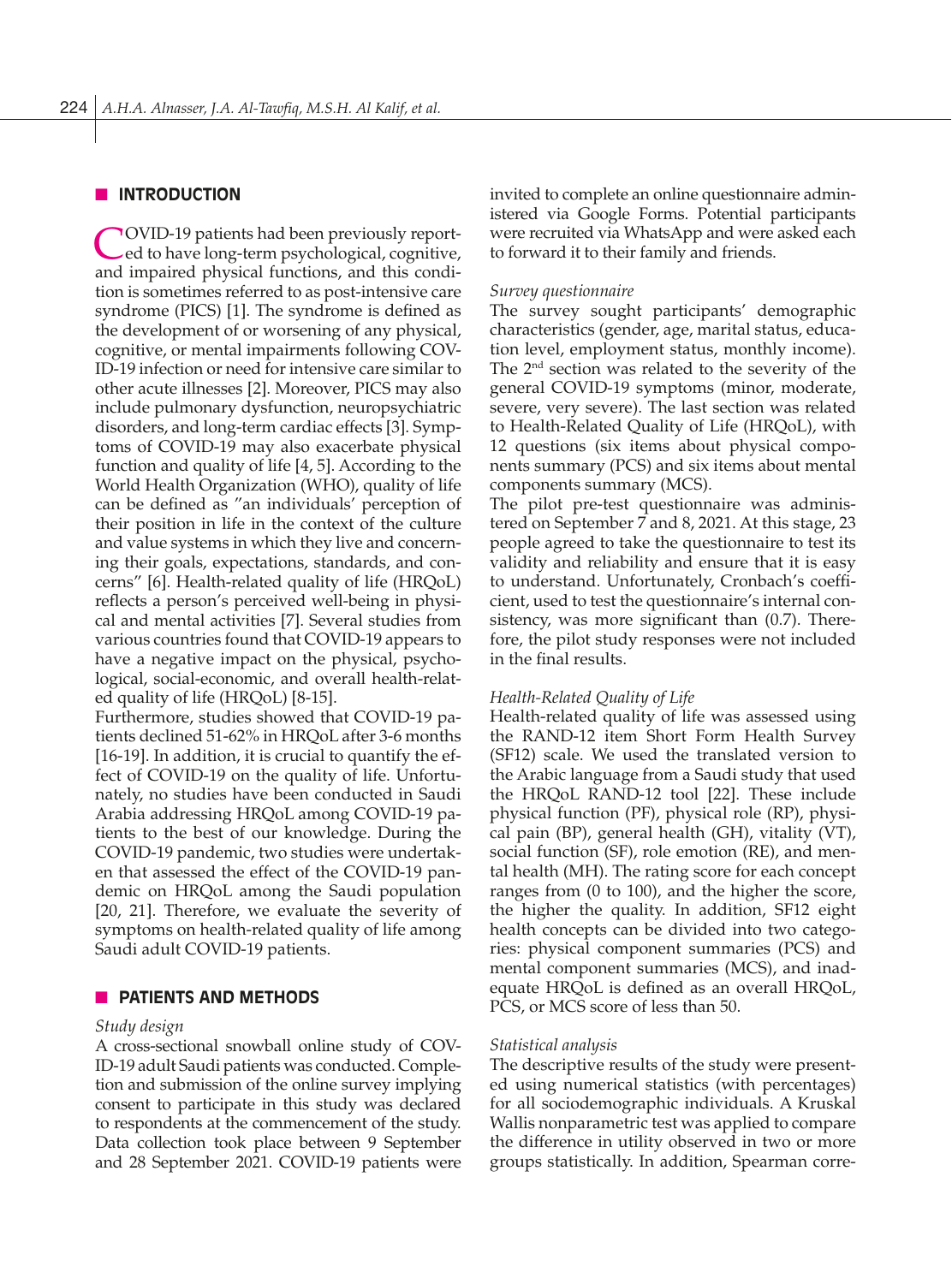lation coefficient analysis examined the relation between HRQoL, PCS, and MCS. Finally, linear regression was used to test the effect of COVID-19 Symptom's level on HRQoL. Significance levels were considered with p-values ≤0.05. All the statistical analysis has been done using the software IBM® SPSS® version 23 for Windows (IBM Corp, Armonk, USA).

## **n RESULTS**

#### *Sociodemographic characteristics*

Of the 350 COVID-19 patients invited, 310 agreed to participate in the study (response rate: 88.57%). Of these, 200 (64.5%) were female, 110 (35.5%) were 30-49 years old, the majority were married (N=230, 74.2%), and 194 (62.6%) had bachelor's degrees. About half of the respondents ( $N = 138, 44.5\%$ ) earned more than US \$ 2000 per month (Table 1).

## *Perception of degree severity of COVID-19 symptoms among Saudi COVID-19 patients*

Figure 1 shows the perception of COVID-19 patients regarding the degree of severity of COV-ID-19 symptoms, which demonstrate that moderate and minor symptoms were the most dominant (54.8% and 20%), respectively.

# *The overall mean score of HRQoL, PCS,*

*MCS among Saudi COVID-19 patients* Table 2 shows that the overall mean score of health-related quality of life (HRQoL), physical

| N(%<br>Variables   |     |        |  |  |
|--------------------|-----|--------|--|--|
| Gender             |     |        |  |  |
| Male               | 110 | (35.5) |  |  |
| Female             | 200 | (64.5) |  |  |
| Age                |     |        |  |  |
| 19-29              | 96  | (31)   |  |  |
| 30-49              | 110 | (35.5) |  |  |
| $40 - 50$          | 72  | (23.2) |  |  |
| >50                | 32  | (10.3) |  |  |
| Marital status     |     |        |  |  |
| Single             | 69  | (22.3) |  |  |
| Married            | 230 | (74.2) |  |  |
| Divorce/Widow      | 11  | (3.5)  |  |  |
| Educational level  |     |        |  |  |
| Under High School  | 5   | (1.6)  |  |  |
| High School        | 52  | (16.8) |  |  |
| Diploma            | 41  | (13.2) |  |  |
| Bachelor           | 194 | (62.6) |  |  |
| Postgraduate       | 18  | (5.8)  |  |  |
| Employment status  |     |        |  |  |
| Student            | 31  | (10.0) |  |  |
| Employee           | 144 | (46.5) |  |  |
| Non-Employee       | 135 | (43.5) |  |  |
| Monthly income     |     |        |  |  |
| Below 500 USD      | 91  | (29.4) |  |  |
| 500-999 USD        | 36  | (11.6) |  |  |
| 1000-2000 USD      | 45  | (14.5) |  |  |
| More than 2000 USD | 138 | (44.5) |  |  |

**Table 1** - Sociodemographic characteristics, N=310.

**Figure 1** - Perception of degree severity of COVID-19 symptoms among Saudi COVID-19 patients.

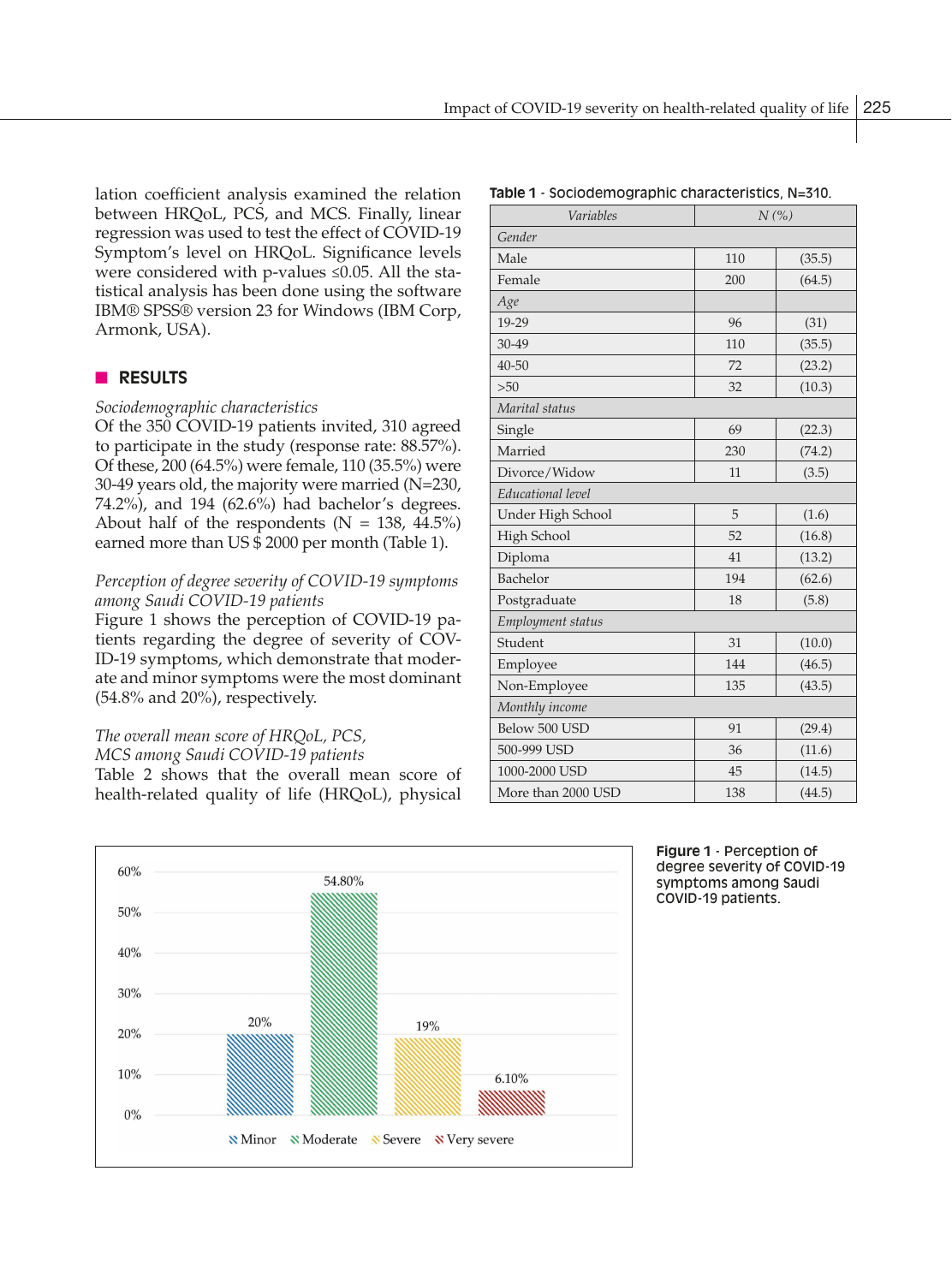#### **Table 2** - The overall mean score of HRQoL, PCS, and MCS among Saudi COVID-19 patients, N=310

|              |                   | 95% Confidence Interval for Mean |       |  |
|--------------|-------------------|----------------------------------|-------|--|
|              | $Mean \pm SD$     | Lower                            | Upper |  |
| <b>HROoL</b> | $58.11 \pm 17.02$ | 56.21                            | 60.02 |  |
| <b>PCS</b>   | $71.32 + 23.72$   | 42.90                            | 46.91 |  |
| <b>MCS</b>   | $44.91 \pm 17.94$ | 68.67                            | 73.97 |  |

\*HRQoL: health-related quality of life, PCS: physical component summary, and MCS: mental component summary.

component summary (PCS), and mental component summary (MCS) among Saudi COVID-19 patients were (58.11±17.02, 71.32±23.72, and 44.91±17.94), respectively.

## *The overall mean score of Health-Related Quality of Life (HRQoL) related severity of symptoms among Saudi COVID-19 patients*

Figure 2 shows an inverse relationship between the symptoms among COVID-19 patients and the HRQoL score. In addition, the overall mean score of health-related quality of life (HRQoL) related severity of symptoms (minor, moderate, severe, very severe) among Saudi COVID-19 patients were 63.61, 57.55, 56.36, 50.70, respectively.

## *Differences between HRQoL and degree of severity of COVID-19 symptoms*

Table 3 shows a significant difference between overall HRQoL and the degree of severity of COVID-19 symptoms (0.023). However, no significant differences were observed between MCS or PCS and COVID-19 symptoms.

Table 4 shows that the severity of COVID-19 symptoms has an inverse relationship with the degree of average HRQoL. The odds ratios of HRQoL for moderate, severe, and very severe symptoms were -6.059, -7.251, and -12.905, respectively.

# *Mean rank differences between HRQoL, PCS,*

## *and MCS and Gender*

Table 5 shows a significant difference between HRQoL and PCS and gender (P<0.001). However,



#### **Table 3** - Mean rank differences between HRQoL and COVID-19 symptoms.

| Variables <sup>a</sup> | Minor<br>$N = 62$ | Moderate<br>$N = 170$ | Severe<br>$N=59$ | Very severe<br>$N = 19$ | $(\chi 2)$ P     |
|------------------------|-------------------|-----------------------|------------------|-------------------------|------------------|
| <b>HROoL</b>           | 183.11            | 152.24                | 147.18           | 120.39                  | $(9.534) 0.023*$ |
| <b>PCS</b>             | 177.77            | 154.64                | 144.81           | 123.68                  | $(7.200)$ 0.066  |
| <b>MCS</b>             | 179.56            | 150.99                | 153.97           | 122.16                  | $(7.551)$ 0.056  |

a Kruskal Wallis Test, χ2: Chi-square test, \*: Significant at 0.05 level, *P* = P-value.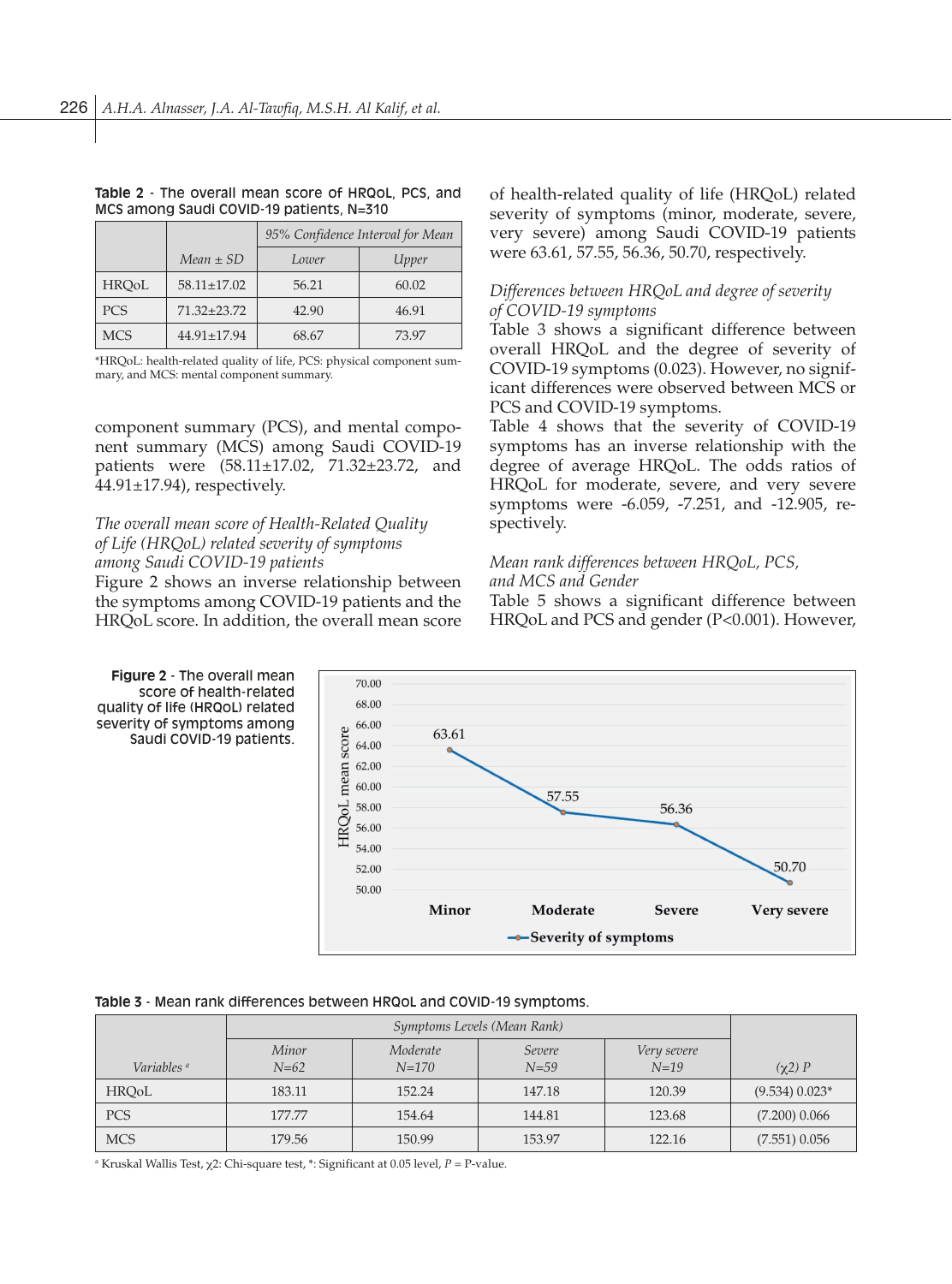|                          |                        |                | 95% Confidence Interval |          |
|--------------------------|------------------------|----------------|-------------------------|----------|
| COVID-19 Symptom's level | Odd Ratio <sup>a</sup> | $\overline{D}$ | Lower                   | Upper    |
| (Constant)               | 63.607                 | < 0.001        | 59.407                  | 67.806   |
| Low (Reference)          |                        |                |                         |          |
| Moderate                 | $-6.059$               | $.016*$        | $-10.965$               | $-1.153$ |
| Severe                   | $-7.251$               | $.018*$        | $-13.265$               | $-1.237$ |
| Very severe              | $-12.905$              | $.004*$        | $-21.576$               | $-4.234$ |

**Table 4** - Impact of COVID-19 Symptom's level on HRQoL.

a Linear Regression, \*: Significant at 0.05 level, *P* = P-value.

**Table 5** - Mean rank differences between HRQoL and gender.

| Variables <sup>a</sup> | Male<br>$N = 110$ | Female<br>$N = 200$ | $(II)$ $P$          |
|------------------------|-------------------|---------------------|---------------------|
| <b>HROoL</b>           | 179.90            | 142.08              | $(8316.5)$ < 0.001* |
| <b>PCS</b>             | 187.25            | 138.04              | $(7507.5)$ < 0.001* |
| <b>MCS</b>             | 160.10            | 152.97              | $(10494)$ 0.503     |

a U: Mann-Whitney U, \*: Significant at 0.001 level, *P* = P-value.

no significant differences between MCS and gender (P=0.503).

## *Correlations between HRQoL, PCS, and MCS*

Table 6 shows a strong positive correlation between HRQOL and PCS (0.852) and HRQoL and MCS (0.730). However, PCS and MCS have a weak positive correlation (0.292).

## **n** DISCUSSION

The COVID-19 pandemic had a significant impact on the quality of life of individuals infected with SARS-CoV-2 worldwide [23]. Since the first case of COVID-19 was reported on 2nd March 2020, in the city of Qatif in Saudi Arabia, the Saudi Ministry of Health (MOH) has implemented strict measures to contain the disease, raise awareness, and take proactive steps to mitigate the risks of SARS-CoV-2 spread [24-26]. For example, mass gatherings have been canceled, schools closed, Hajj pilgrimage has been restricted, curfews have been imposed, and localities have been locked down due to increased transmission [26, 27]. Health-related quality of life (HRQoL) is an essential component of public health monitoring and physical and mental health [22]. Often survivors of COV-ID-19 may develop post-COVID-19 syndrome affecting physical, cognitive, or mental functions [1, 2, 5, 28]. Due to the ongoing pandemic and the measures of closure and compulsory quarantine, many people have been exposed to great psychological stress and various aspects of people's lives and psychological disorders [20]. The majority of the research on HRQoL of COVID-19 patients had focused on hospitalized patients. Nevertheless, in this study, we investigated the HRQoL of individuals who had had a range of symptoms across the spectrum of SARS-CoV-2 infection. We found a negative correlation between increasing severity and HRQoL.

|  | <b>Table 6 - Correlations between HRQOL, PCS, and MCS.</b> |  |
|--|------------------------------------------------------------|--|
|  |                                                            |  |

|                |              |                                | <b>HROoL</b> | PCS      | <b>MCS</b> |
|----------------|--------------|--------------------------------|--------------|----------|------------|
| Spearman's rho | <b>HRQoL</b> | <b>Correlation Coefficient</b> | 1.000        | $.852**$ | $.730**$   |
|                |              | Sig. (2-tailed)                |              | .000     | .000       |
|                | <b>PCS</b>   | <b>Correlation Coefficient</b> | $.852**$     | 1.000    | $.292**$   |
|                |              | Sig. (2-tailed)                | .000         |          | .000       |
|                | <b>MCS</b>   | <b>Correlation Coefficient</b> | $.730**$     | $.292**$ | 1.000      |
|                |              | Sig. (2-tailed)                | .000         | .000     |            |

\*\*: Correlation is significant at the 0.001 level (2-tailed).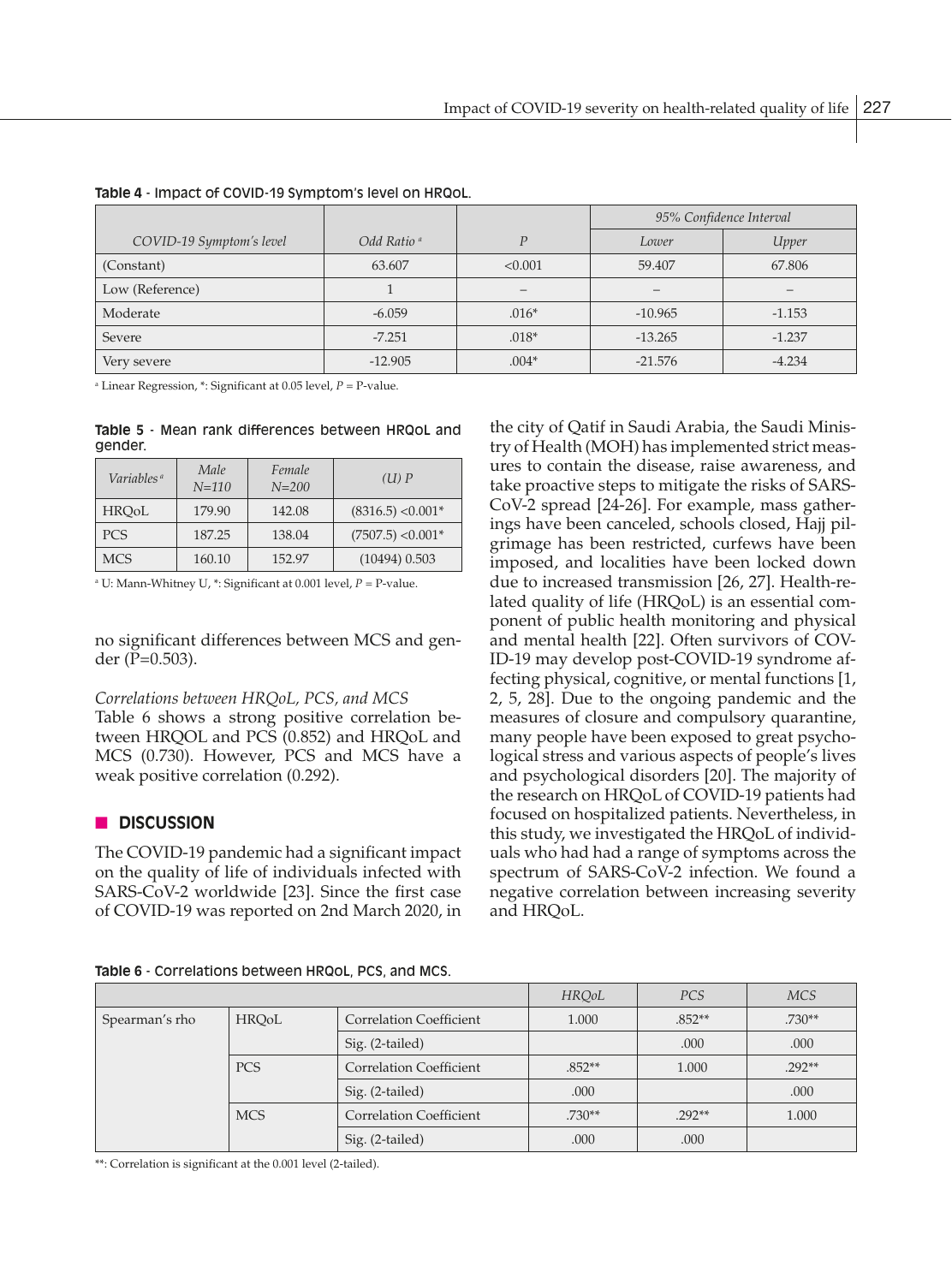In our study, the mean scores of the HRQoL, physical components summary (PCS), and mental components summary (MCS) were 58.11±17.02, 71.32±23.72, and 44.91±17.94, respectively. The low score, especially in the MCS component, is consistent with previous studies [16-19]. Because females made up the majority of the population in our study, there might be a bias due to gender differences. One study showed that females have higher rates of depression and loneliness and lower rates of resilience than men [29]. In this study, a significant difference between HRQoL and PCS and gender  $(P \lt 0.001)$  and no significant differences between MCS and gender. One study showed that the female gender was a risk factor for a low MCS [30].

In one study, we found a negative correlation between the severity of the disease and the HRQoL score and an inverse relationship between disease severity and HRQoL score, more severe symptoms were associated with lower HRQoL score. Physical symptoms were common among COVID-19 patients after hospital discharge [10]. HRQoL was significantly associated with age, gender, and physical symptoms, and patients without physical symptoms after discharge had significantly higher HRQoL scores than those with physical symptoms [10]. In a meta-analysis, 58% reported poor quality of life post-COVID-19 patients [28]. Persistent symptoms associated with post-acute COVID-19 syndrome (PACS) seem to impact physical and cognitive function, health-related quality of life, and participation in society [5].

The severity of symptoms and the average overall HRQoL score were inversely associated in the current study. HRQoL decreased from 63.61 to 50.70 as the severity of the symptoms increased. According to our results, moderate and minor symptoms were the most dominant (54.8% and 20%), respectively, regarding the severity of COV-ID-19 symptoms among COVID-19 patients. In China, during the first month of follow-up among COVID-19 patients, HRQoL was low [30]. In a meta-analysis, the impact of COVID-19 on HRQoL was significant in acute disease and long COV-ID-19 patients [23]. Higher impact on HRQoL was associated with increasing severity of the disease among patients from low-income countries [23].

In addition, we found a positive correlation between HRQOL and PCS (0.852) and between HRQoL and MCS (0.730). However, PCS and MCS have a weak positive correlation (0.292). In one study, there was a significant difference in the HRQoL and PCS scores between active and inactive male patients [31]. Another study from China showed a significant correlation between physical activity and HRQoL and that promoting physical activity is essential to enhance HRQoL [32]. The mental component of the HRQoL is also crucial for the total score. Previous studies showed a reduction in mental health during the COVID-19 pandemic [33–36]. The study emphasizes the importance of further research into HRQoL in the acute and subacute stages of the disease. With Long COVID-19 and post-acute sequelae SARS-CoV-2 infection (PASC) gaining attention, the study may need to be repeated 6 and 12 weeks after the acute phase to see how many of these patients have lingering symptoms and thus poor HRQoL [28].

## *Limitations and recommendations*

The findings of this study should be interpreted considering the study's limitations. First, study participants were invited by researchers. Second, the study was limited to adults over 19 years. Third, most research participants were female, accounting for 64.5% of all research participants. Fourth, the survey was conducted online rather than face-to-face, which may have affected participants' responses. Finally, no scale was used to assess disease severity; instead, patients' perceptions were used. Therefore, we recommend conducting a more extensive study on hospital and clinic data. Furthermore, we recommend using the Generalized Anxiety Disorder 7 scale (GAD-7), the depression module of the Patient Health Questionnaire (PHQ-9), and Sleep quality as measured with the Insomnia Severity Index (ISI) to examine the mental health condition of COVID-19 patients in addition to the currently SF-12 used scores.

## **n CONCLUSIONS**

The severity of symptoms of the COVID-19 patients is significantly diverse in HRQoL. However, these patients lost about 42% of their HRQoL. In addition, the mental component summary (MCS) was low among Saudi COVID-19 patients. These findings provide the first signs of the need for ongoing healthcare for COVID-19 patients, especially in mental health.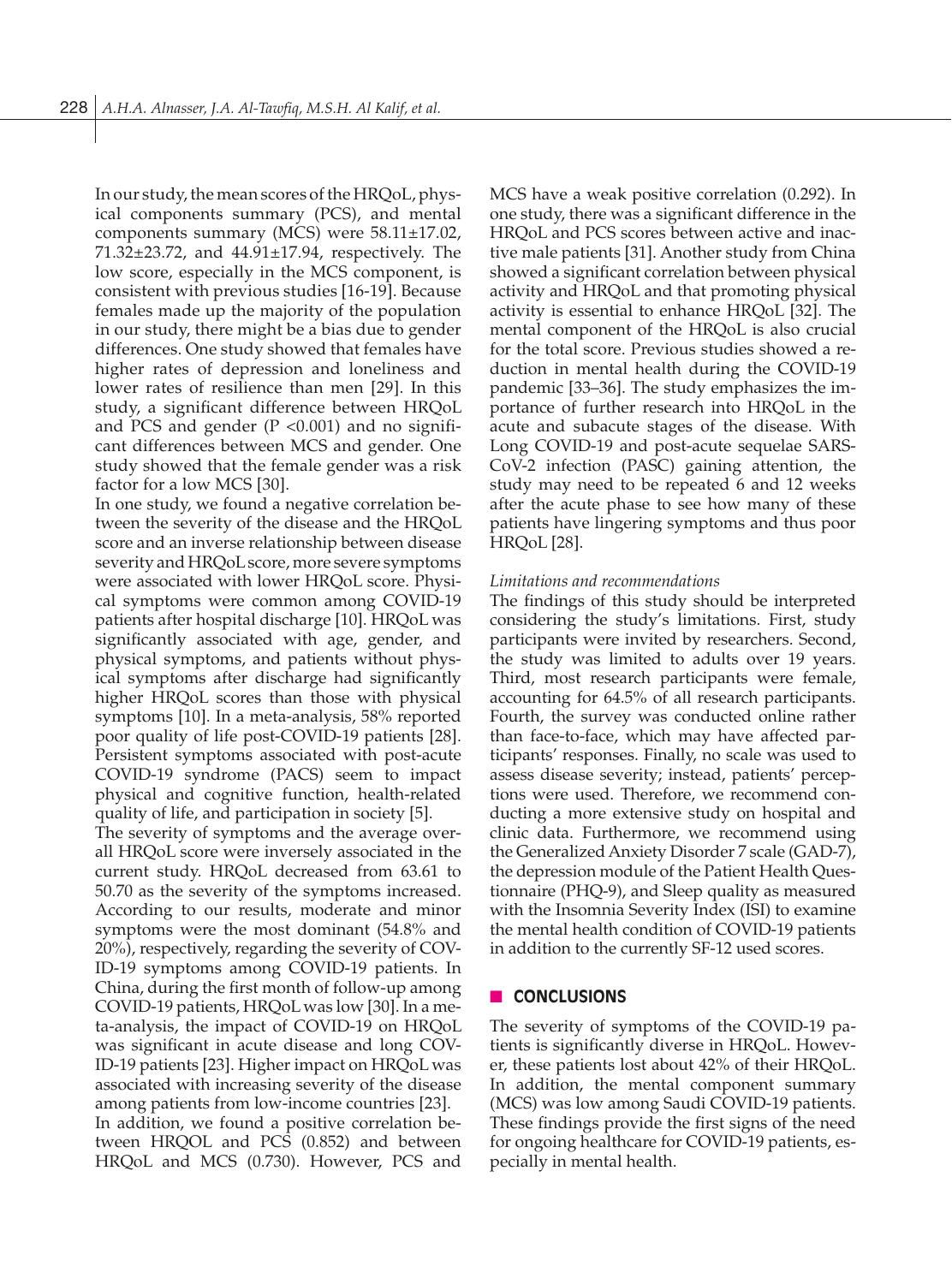## **Conflicts of interest**

The authors declare no potential conflict of interest.

## **Availability of data and material**

The datasets created and analyzed in the current study are not open to the public for participant confidentiality but are available from relevant authors upon reasonable request.

## **Ethical approval**

This investigation did not require ethical approval. No personal data, such as name, phone number, address, etc., were collected because the data was collected anonymously by an online survey. Informed consent was obtained from all participants involved in the study. In addition, the investigation was conducted confidentially and voluntarily. The individual or group's identity is not recorded, and all data is protected.

#### **Consent for publication**

The published version of the manuscript has been read and approved by all authors.

#### **Authors contributions**

All the authors contributed to the concept, acquisition, and analysis of data, drafting of the article, and critical revision of important intellectual content.

#### **Funding**

This research received no external funding.

#### **Acknowledgments**

The authors greatly appreciate the contribution of the Eitharqatif committee for support.

#### **N** REFERENCES

[1] Hodgson CL, Higgins AM, Bailey MJ, et al. The impact of COVID-19 critical illness on new disability, functional outcomes and return to work at 6 months: a prospective cohort study. *Crit Care.* 2021; 25, 382.

[2] Biehl M, Sese D. Post-intensive care syndrome and COVID-19 - Implications post pandemic. *Cleve Clin J Med*. Epub ahead of print 5 August 2020. Doi: 10.3949/ ccjm.87a.ccc055.

[3] Gamberini L, Mazzoli CA, Prediletto I, et al. Health-related quality of life profiles, trajectories, persistent symptoms and pulmonary function one year after ICU discharge in invasively ventilated COVID-19

patients, a prospective follow-up study. *Respir Med.* 2021; 189: 106665.

[4] Barani S, Bhatnagar T, Natarajan M, et al. Health-related quality of life among COVID-19 individuals: A cross-sectional study in Tamil Nadu, India. *Clin Epidemiol Glob Health.* 2022; 13: 100943. doi: 10.1016/j. cegh.2021.100943.

[5] Tabacof L, Tosto-Mancuso J, Wood J, et al. Post-acute COVID-19 syndrome negatively impacts physical function, cognitive function, health-related quality of life, and participation. *Am J Phys Med Rehabil.* 2022; 101, 48-52.

[6] WHOQOL - Measuring Quality of Life| The World Health Organization, https://www.who.int/tools/ whoqol (accessed 31 January 2022).

[7] Luo Y, Sato Y. Health-Related Quality of Life and Risk Factors among Chinese women in Japan following the COVID-19 outbreak. *Int J Environ Res Public Health*; 18. Epub ahead of print 19 August 2021. Doi: 10.3390/ ijerph18168745.

[8] Matsushima S, Kasahara Y, Aikawa S, et al. Impairment in physical function and mental status in a survivor of severe COVID-19 at discharge from an acute care a hospital: A Case Report. *Phys Ther Res.* 2021; 24, 285-90.

[9] Ojeda A, Calvo A, Cuñat T, et al. Characteristics and influence on quality of life of new-onset pain in critical COVID-19 survivors. *Eur J Pain*. Epub ahead of print 6 December 2021. DOI: 10.1002/ejp.1897.

[10] Qu G, Zhen Q, Wang W, et al. Health-related quality of life of COVID-19 patients after discharge: A multicenter follow-up study. *J Clin Nurs.* 2021; 30, 1742-50.

[11] Taboada M, Rodríguez N, Diaz-Vieito M, et al. Quality of life and persistent symptoms after hospitalization for COVID-19. A prospective observational study comparing ICU with non-ICU patients. *Rev Esp Anestesiol Reanim (Engl Ed)*. Epub ahead of print 19 June 2021. DOI: 10.1016/j.redar.2021.05.009.

[12] Temperoni C, Grieco S, Pasquini Z, et al. Clinical characteristics, management and health related quality of life in young to middle age adults with COVID-19. *BMC Infect Dis* 2021; 21, 134.

[13] Todt BC, Szlejf C, Duim E, et al. Clinical outcomes and quality of life of COVID-19 survivors: A follow-up of 3 months post hospital discharge. *Respir Med* 2021; 184: 106453.

[14] Dorri M, Mozafari Bazargany MH, Khodaparast Z, et al. Psychological problems and reduced health-related quality of life in the COVID-19 survivors. *J Affect Disord Rep.* 2021; 6: 100248. doi: 10.1016/j.jadr.2021.100248. [15] Gamberini L, Mazzoli CA, Sintonen H, et al. Quality of life of COVID-19 critically ill survivors after ICU discharge: 90 days follow-up. *Qual Life Res.* 2021; 30, 2805-17.

[16] Wong AW, Shah AS, Johnston JC, et al. Patient-reported outcome measures after COVID-19: a prospective cohort study. *Eur Respir J.* 2020; 56, 2003276.